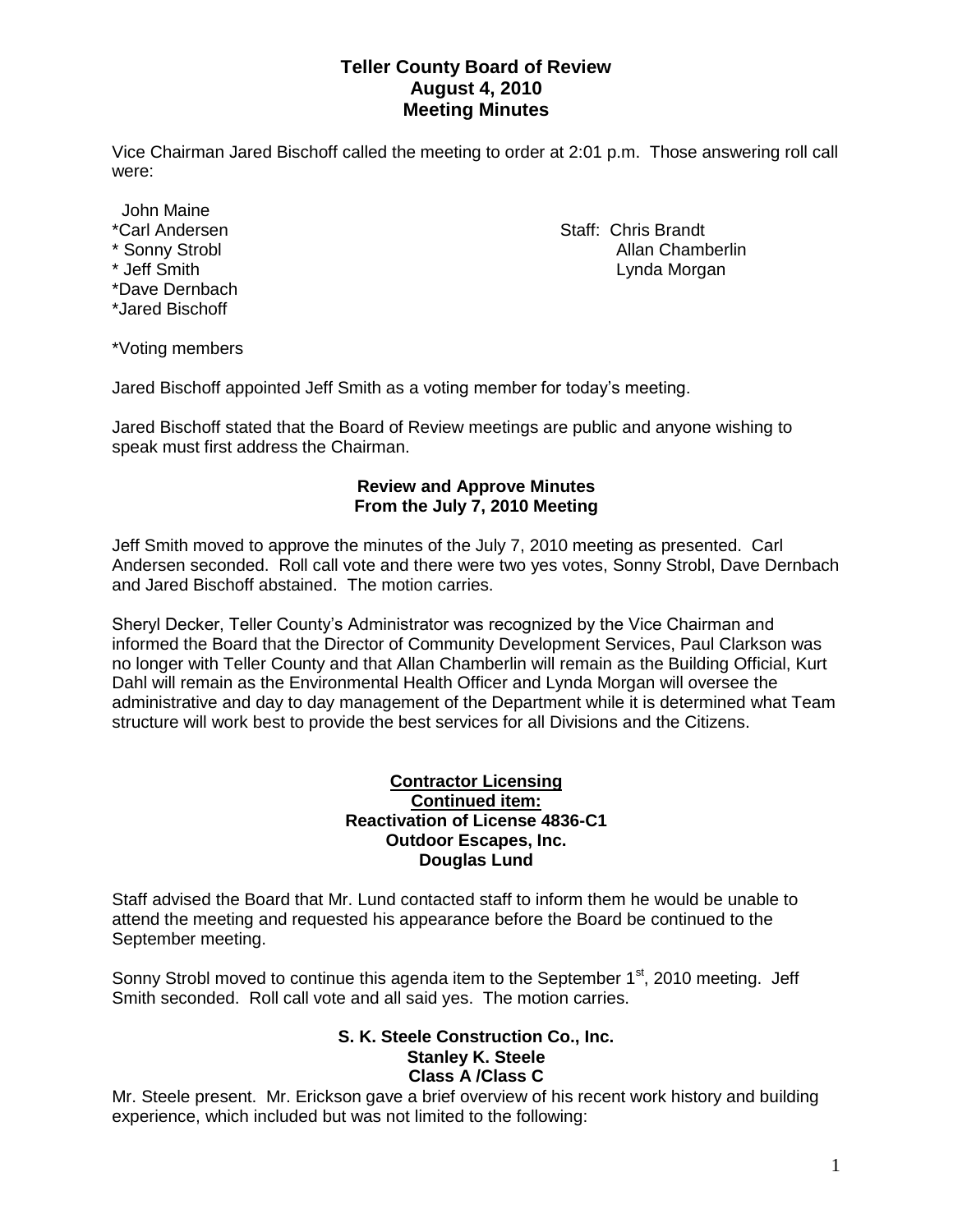Been in the building industry for 40 years Been building in El Paso for 30 years Previous work includes various projects at Fort Carson that includes a Day Care Center and Hospital, along with an Aeronautical Building at the Air Force Academy Also licensed in New Mexico and Arizona Has a project in Divide to build a log home

There was further Board discussion on the scope and range of the previous projects and it was determined that a Class C License would be most appropriate. Mr. Steele agreed with the reduction to a Class C License and changed the application submitted to reflect the change in Class License.

Jared Bischoff opened the matter up for public comment. No public comment. Close public comment.

Dave Dernbach moved to grant S. K. Steele Co., Inc. with Stanley K. Steele as examinee a Class C License. Sonny Strobl seconded. Roll call vote and all said yes. The motion carries.

#### **Change in Examinee for Torix General Contractors, LLC Marvin Maples License 4953A**

Mr. Maples present. Mr. Maples gave a brief overview of his recent work history and building experience, which included but was not limited to the following:

30 years as a licensed Architect Licensed Architect in 14 states Specialized in government design work 15 years ago became a licensed contractor / Hold Class B License in Denver Runs both group construction and design build sections for Torix 40% of work is design build Past work in Teller County includes work on the Victor City Hall and Lowell Thomas Museum Currently looking for future business in Teller County Reason for change in examinee is Torix is under new ownership and there were personnel changes that affected the examinee position

Review and discussion of the Letters of Reference submitted regarding the scope and range of previous work.

Jared Bischoff opened the matter up for public comment. No public comment. Close public comment.

Jeff Smith moved to approve Marvin Maples as examinee for License 4953A Torix General Contractors, LLC. Carl Andersen seconded. Roll call vote and all said yes. The motion carries.

#### **Reactivation of License 3894C Hallmark Building Company William Young**

Mr. Young present. Mr. Young gave a brief overview of his recent work history and building experience, which included but was not limited to the following:

Been in Colorado Springs area since 1972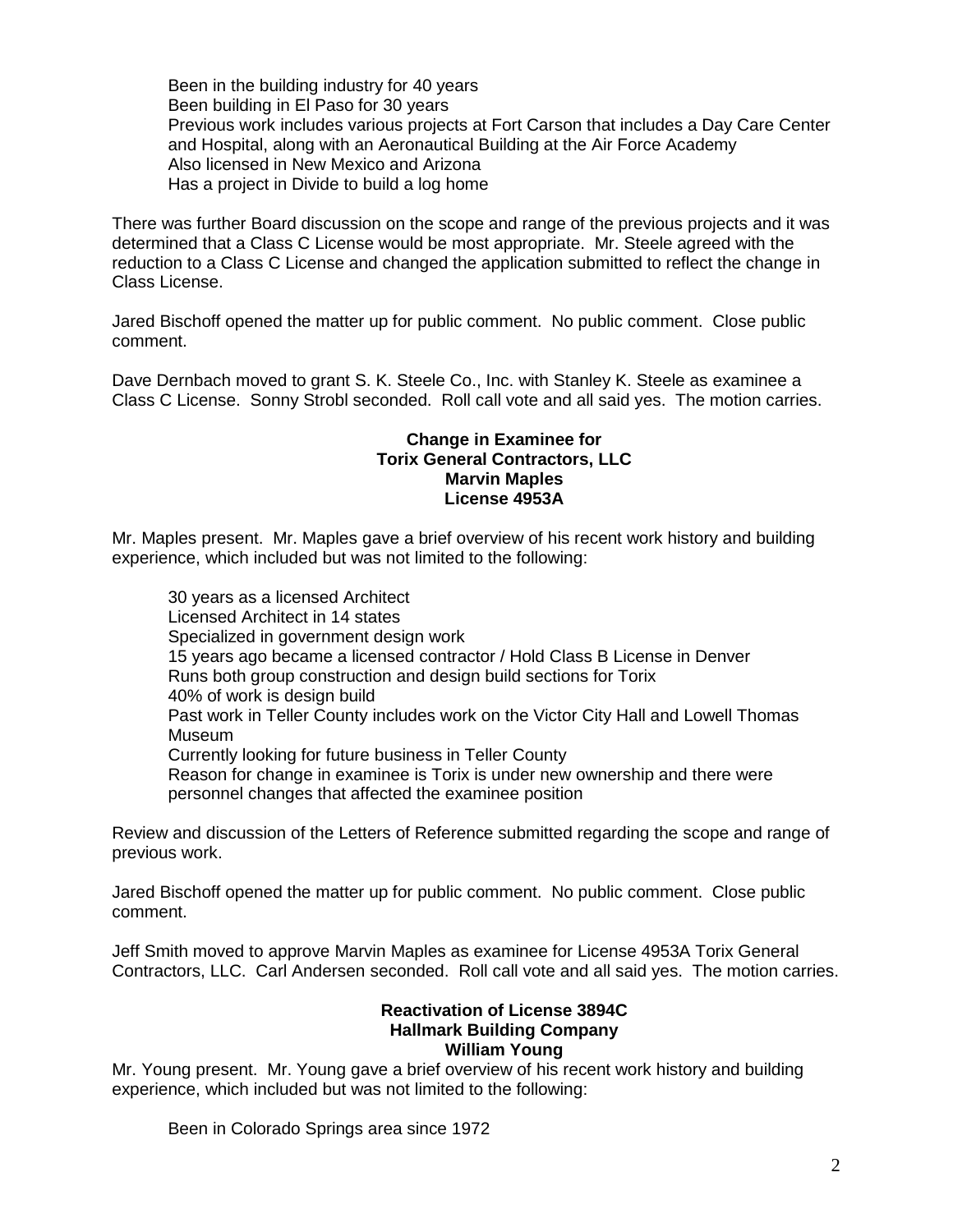Been home builder since 1981 Currently holds a Class B-2 License in El Paso Built 35 homes in the Evergreen Heights subdivision in Teller County Typical construction type homes built is steel walls with wood interior Currently has several current projects going in El Paso and Fountain Previous homeowner bought a lot in Woodland Park and would like Hallmark to build the home

It was noted during the review of the documents submitted that the Description of Operations on the Insurance Certificate needs to be completed.

Mr. Young changed the application to reflect application for reactivation of the C License. Jared Bischoff opened the matter up for public comment. No public comment. Close public comment.

Dave Dernbach moved to reactivation License 3894C Hallmark Building Company with William Young as examinee upon receipt of an updated Insurance Certificate with a completed Description of Operations reflecting home builder or residential contractor. Jeff Smith seconded. Roll call vote and all said yes. The motion carries.

## **BOARD DISCUSSION**

# **A. Discussion on the definition of flashing and its application in residential window and fixed glass installation as it pertains to the International Building Code**

The presenter of this item is not present.

Sonny Strobl moved to continue this item to the September 1, 2010 meeting. Jeff Smith seconded. Roll call vote and all said yes. The motion carries.

**B. Discussion on Temporary Structures and Uses in the International Building Codes** Allan Chamberlin indicated there is a need for discussion and review of our current codes as it relates to the various special events held in Teller County throughout the year; especially with regard to the many small vendor tents and canopies associated with many of the events. Mr. Chamberlin explained that as many of the events take place in Woodland Park, he has meet with the City's staff on the matter. The codes under consideration for review and possible amendment, which Mr. Chamberlin handed out to the Board are,Section107 Temporary Structures and Uses, Section 3103 Temporary Structures of the 2003 International Building Code and Chapter 24 Tents, Canopies and other membrane structures of the 2003 International Fire Code. Mr. Chamberlin brought up many points regarding the code as it relates to permits and inspections of these structures at such events; along with safety issues.

Tyler Lambert of Northeast Teller Fire District supports the need for a review and development of standardization for permitting and inspection of the structures at such events. Mr. Lambert also commented on concerns as it relates to the flammable components often seen at these events for cooking purposes.

There was a discussion citing specific codes details as it pertains to specific events. The Board asked that the building department bring back a draft proposal of code changes with input from both the City of Woodland Park and the Fire Department for consideration.

Jared Bischoff opened the matter up for public comment. No public comment. Close public comment.

## **C.** *Continued item:* **Discussion on a proposed code change to Article II, Section 101, Definitions – "Agent"**

At the July meeting, staff requested the Board consider revising the "Agent" definition for better clarity and definition of the parameters in which an "Agent" may act on behalf of a homeowner.